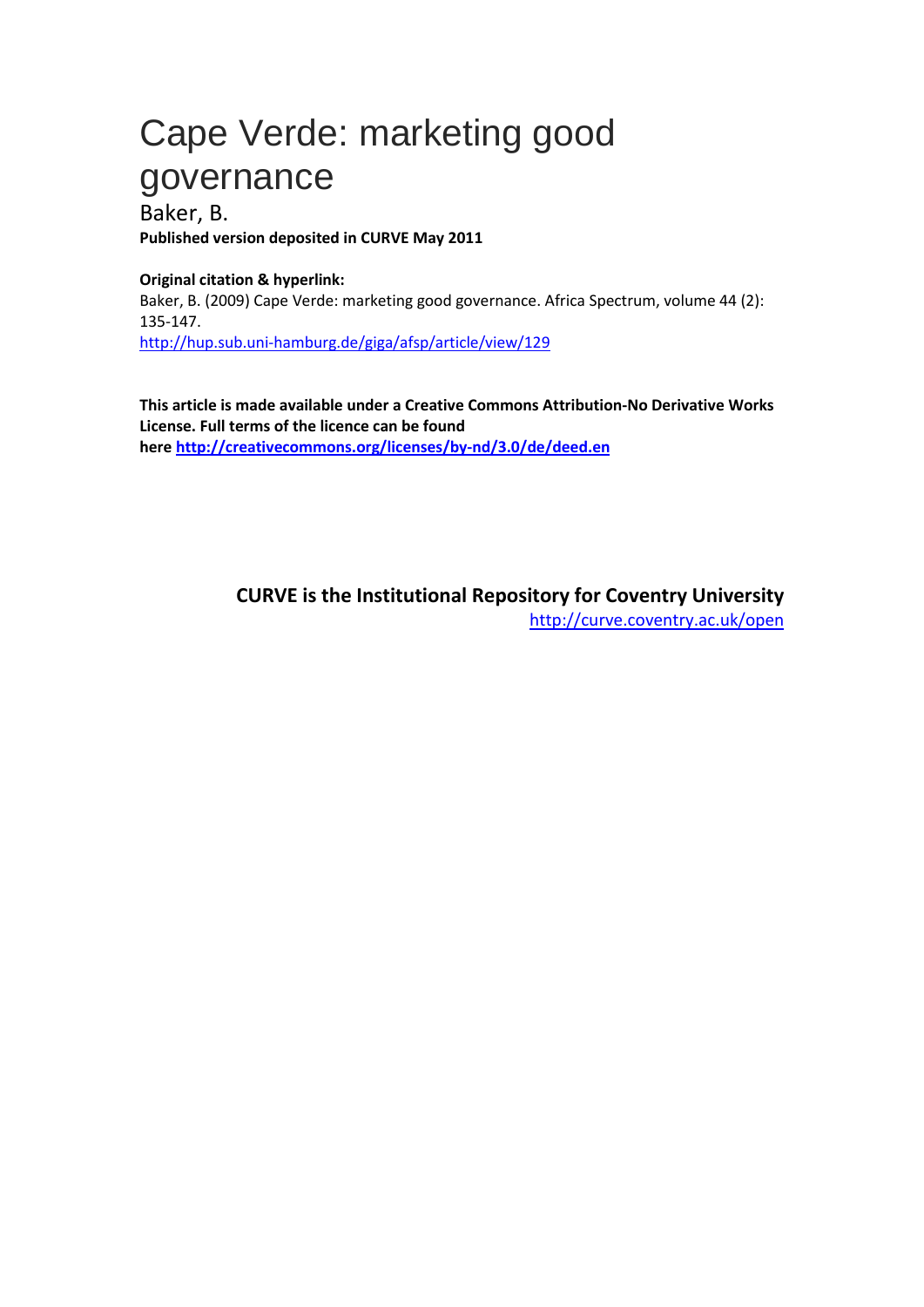

# Spectrum

#### Baker, Bruce (2009), Cape Verde: Marketing Good Governance, in: Africa Spectrum, 44, 2, 135-147.

ISSN: 1868-6869 (online), ISSN: 0002-0397 (print)

The online version of this and the other articles can be found at: <www.africa-spectrum.org>

Published by

GIGA German Institute of Global and Area Studies, Institute of African Affairs in co-operation with the Dag Hammarskjöld Foundation Uppsala and Hamburg University Press.

Africa Spectrum is an Open Access publication. It may be read, copied and distributed free of charge according to the conditions of the Creative Commons Attribution-No Derivative Works 3.0 License.

To subscribe to the print edition: <iaa@giga-hamburg.de> For an e-mail alert please register at: <www.africa-spectrum.org>

Africa Spectrum is part of the GIGA Journal Family which includes: Africa Spectrum • Journal of Current Chinese Affairs • Journal of Current Southeast Asian Affairs • Journal of Politics in Latin America • <www.giga-journal-family.org>







DAG HAMMARSKJÖLD FOUNDATION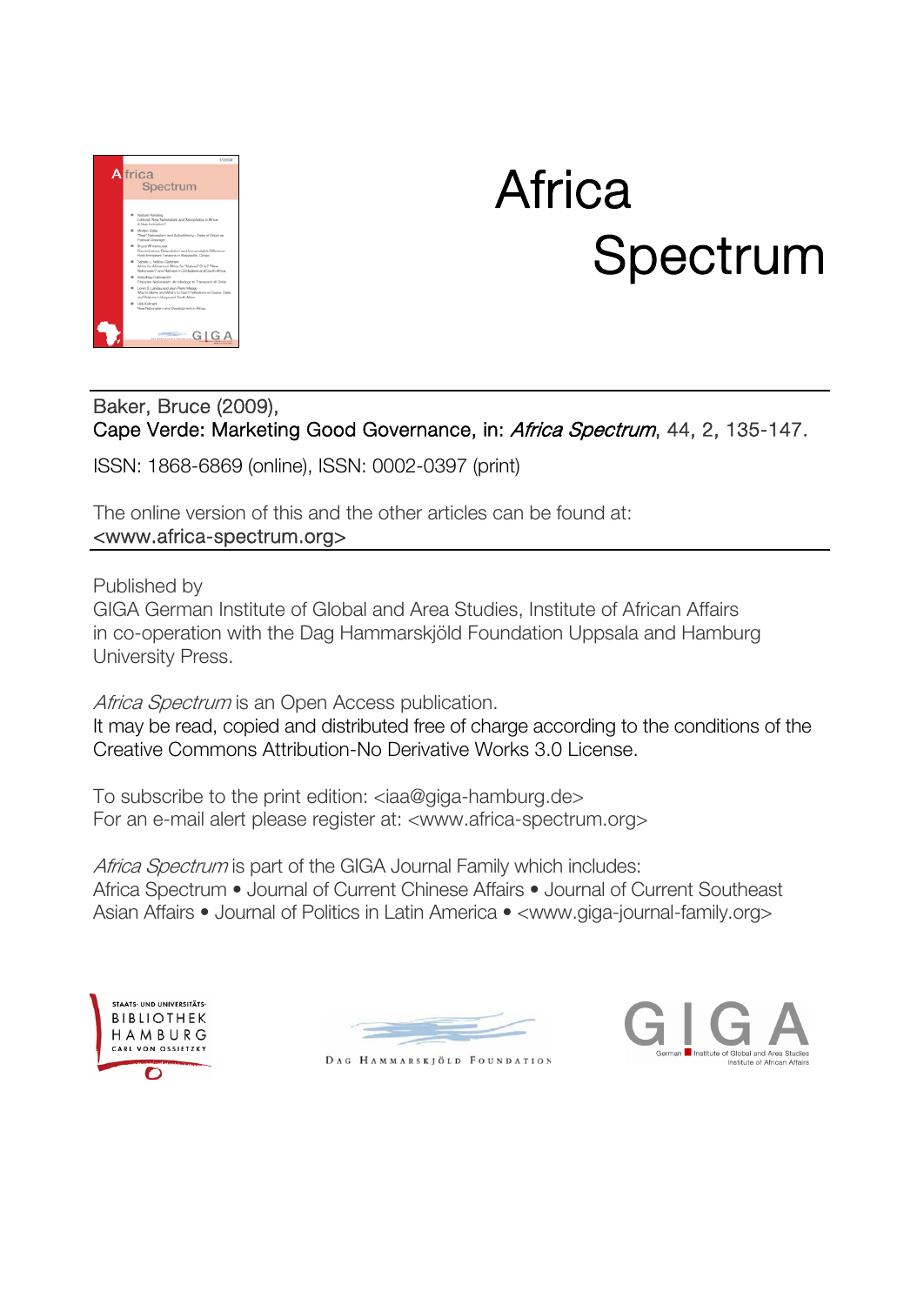# Cape Verde: Marketing Good Governance Bruce Baker

**Abstract:** Faced with a lack of natural resources Cape Verde has made good governance one of its most marketable products. Running parallel to the institutionalisation of democratic politics there has been an overhaul and growing sophistication in public administration, though certain weaknesses persist. This report argues that it is reform and improvement in this area in particular that has enabled this small island state to punch above its weight and achieve remarkable social, economic and political results. But will the successful formula of the past decade prove sufficient for the future? Poverty and unemployment have by no means been conquered. Much of the economic growth has been based in the tourist sector and the government is well aware of the dangers of over-reliance on a single industry. Cape Verde's midway location between South America and Europe and its increasing international transport connections will continue to offer advantages to drug traffickers. The next few years of the world financial crisis will show whether marketing good governance is enough and whether this is the model for small resource developing states.

■ Manuscript received September 14, 2009; accepted September 28, 2009

**Keywords:** Cape Verde; State; Economy; Society; Good governance

**Bruce Baker** is Professor of African Security and Director of the African Studies Centre at Coventry University, UK. His published articles and books cover African democratisation, governance, policing, security sector reform, popular justice and informal justice. His current research focus is informal and formal policing in post-conflict African states and has led to *Multi-choice Policing in Africa* (Nordiska Afrikainstitutet, 2007); *Security in Post-conflict Africa: The Role of Non-State Policing* (CRC Press 2009), and numerous articles (see www.africanpolicing.org).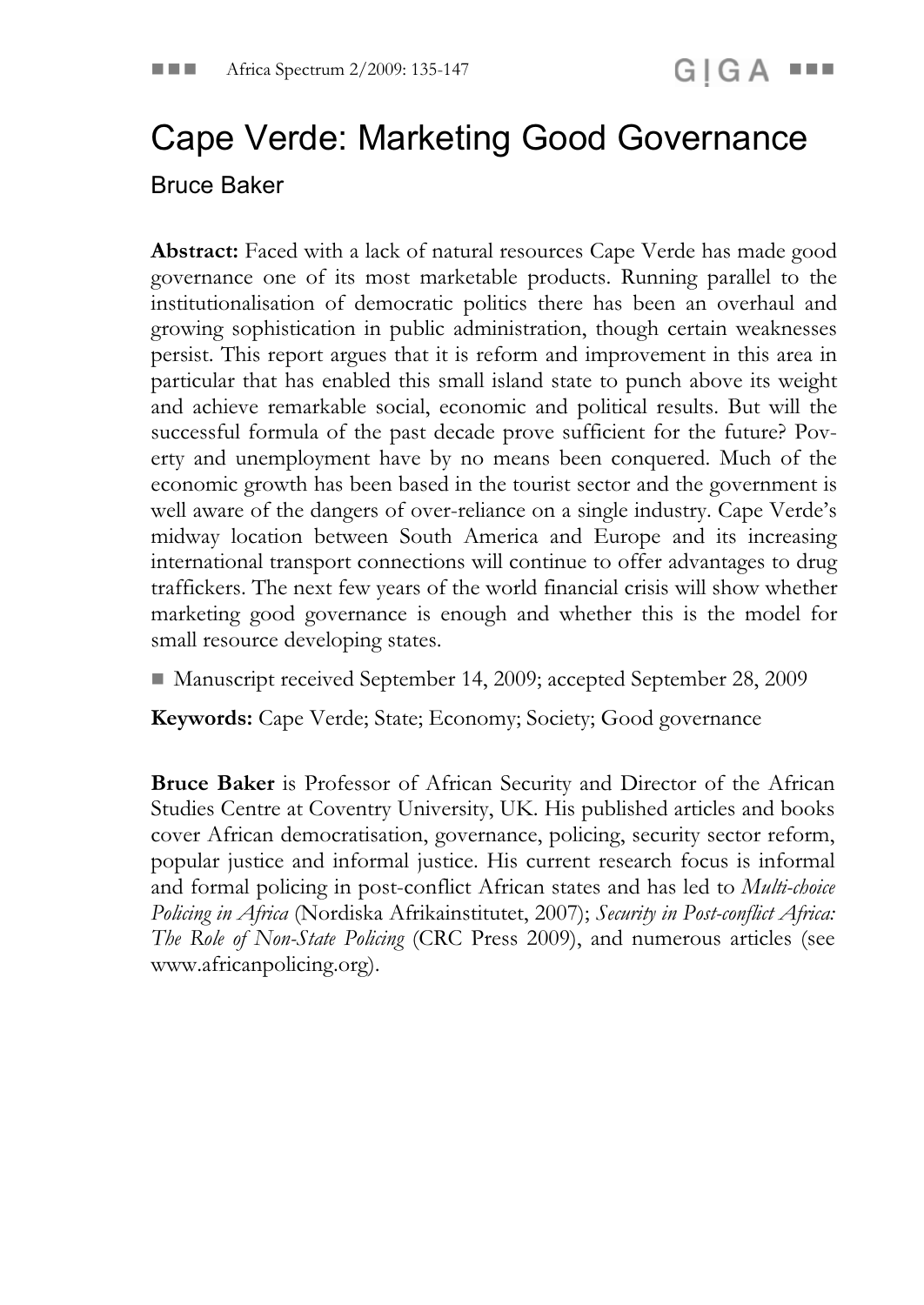The global economy favours those states with developed economies, preferably supported by large home markets and abundant natural resources. In the political arena, too, size still counts in terms of influence. Set against these criteria for success, Cape Verde has few natural advantages. It is a small archipelago of 10 islands, 300 miles off the coast of West Africa, has a population of just 530,000 people, has no natural resources, little drinking water and suffers frequent droughts. Yet this same state has seen over 7 per cent economic growth every year from 2005-8. Total foreign direct investment that was 400m Euros in 2005, is expected to be some 2,000m Euros in 2009. It is the only state in Africa, apart from Botswana, to have moved from Least Developed Country (LDC) status to Middle-Income Country (MIC) status. Further, it is the only country in Africa to have negotiated a special status with the EU (European Union) beyond the limited economic Cotonou Agreement between ACP (African, Caribbean and Pacific Group of States and the EU. On most indicators it outstrips sub-Saharan African (SSA) averages. Its life expectancy at birth is 71 (SSA average being 51); infant mortality per 1,000 live births is 25 (SSA: 94); literacy over 15 years is 81 per cent (SSA: 59); and gross primary enrolment is 106 per cent of school age population (SSA: 94).

In the 1990s, during the African wave of democratisation, Cape Verde was the first country to abandon one party rule and to hold multi-party elections. Many African "transitions" proved to be a false dawn, but Cape Verde has progressed steadily, so that it is now widely regarded as the best democratic state in sub-Saharan Africa, ahead of its nearest rivals, South Africa, Mauritius and São Tomé e Príncipe (Baker 2006). Freedom House gave it a 1 for political rights and 2 for civil liberties between 1993 and 2003; and since then has given it 1.1 (Freedom House 2008).

Upon independence in 1975 the African Party for the Independence of Cape Verde (*Partido Africano da Independência do Cabo Verde*, PAICV; then known as the African Party for the Independence and Union of Guinea and Cape Verde or PAIGC) took power and was constitutionally the sole legal political party from 1980. Despite its socialist rhetoric and loose alliance with the Soviet bloc, the PAIGC was in fact pragmatic in policy. From the mid-1980s the PAICV gradually embraced political liberalisation (Andrade 2002) realising that Cape Verde's survival could only be assured by maintaining an open international policy. The collapse of communism only confirmed the danger of having no more than one source of support and of the need to strengthen assistance from the Diaspora and European states by opening up politically (Meyns 2002). The PAICV moved rapidly to abandon the one party state and called legislative elections for January 1991 and a presidential election for February. The transition, therefore, was an elite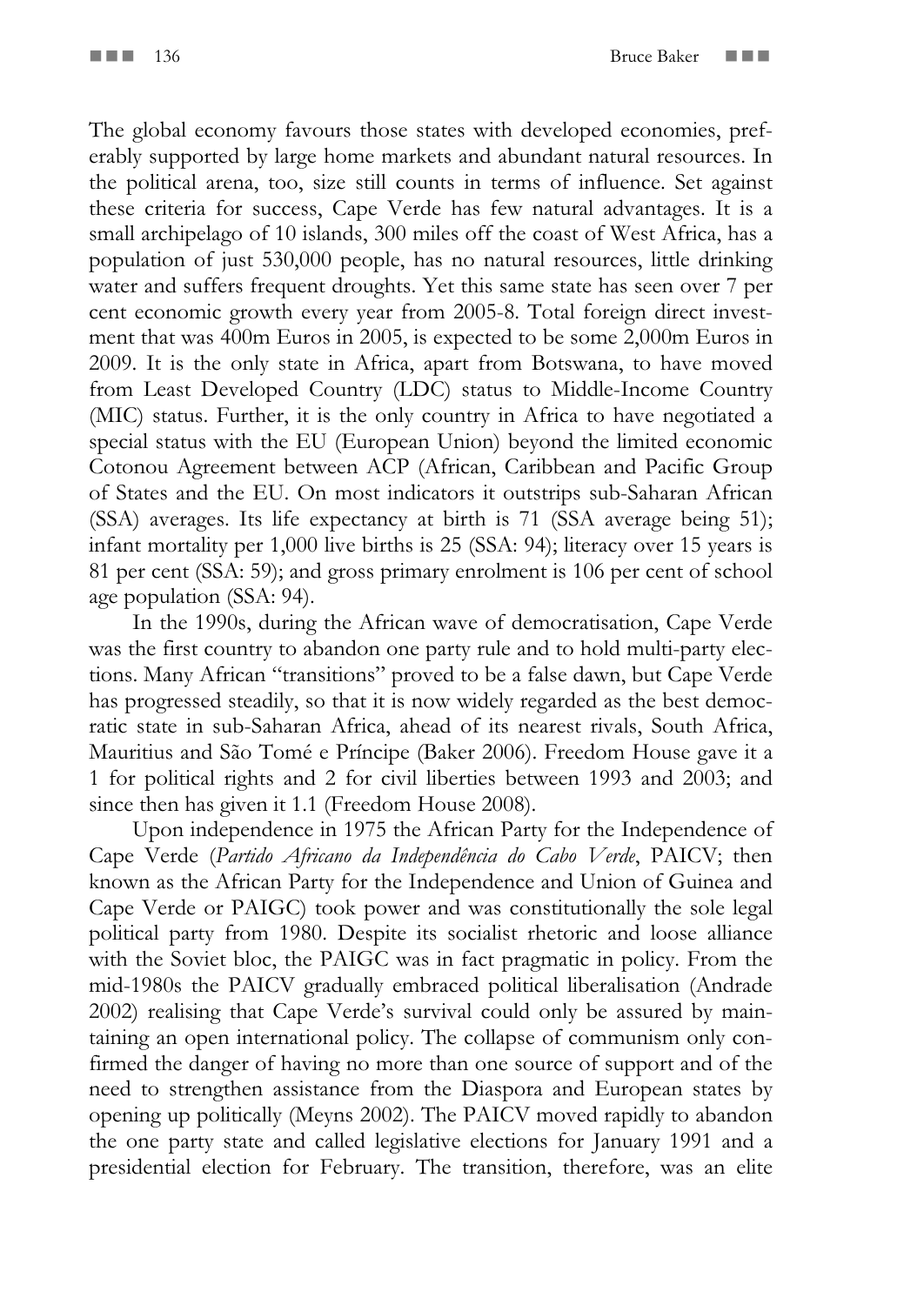negotiated transition settlement, rather than the outcome of popular pressure.

People were ready for change and the newly formed opposition party, the *Movimento para a Democracia* (MpD) won control of the legislature and the presidency, not just in 1991, but in the following legislative/presi-dential elections of 1995/6. In 2001, however, weakened by internal struggles, the MpD narrowly lost to a rejuvenated PAICV in the case of the presidential election, Pires of the PAICV winning by just 12 votes. The 2006 election repeated that result, President Pires this time winning by 2,856 votes. In the short period since 1990, therefore, there have been two transfers of political power to the opposition.

Running parallel to the institutionalisation of democratic politics there has been an overhaul and growing sophistication in public administration, though certain weaknesses persist. This report argues that it is reform and improvement in this area in particular that has enabled this small island state to punch above its weight and achieve such social, economic and political development. The report examines seven areas of governance.<sup>1</sup>

#### Public Scrutiny

 $\overline{a}$ 

Corruption in Cape Verde is deemed by most to be small. It is rated 3rd in Africa behind Botswana and Mauritius in the Corruption Perceptions Index 2008 (Transparency International). Yet corruption is not unknown. In 2007, for instance, the Minister of the Economy had to resign over accusations concerning a tourism contract with a Portuguese company.2

The absence of gross corruption is due in part to an increasing level of public scrutiny. This should not be exaggerated, for news management is a well known tool for governments to shape the agenda and exert hegemonic control and Cape Verde is not immune to this. Senior figures in both the opposition press and the state-run television station, TCV (*TV Nacional de Cabo Verde*), tell of their junior journalists having to be encouraged to develop independent thought and be less dependent on reporting the activities

<sup>1</sup> This report is based on interviews conducted in late 2008 with some 30 key informants in central and local government executives and assemblies, business, civil servants, media, human rights groups, women's groups, trade unions and educationists. All quotes are from these interviews if not indicated otherwise. The author is very grateful to the British Academy for a grant towards the research. The research was conducted along with Professor Roy May of Coventry University, to whom the author is indebted for critical comments on the text.

<sup>2</sup> The government cancelled the contract, but says it found no evidence of corruption.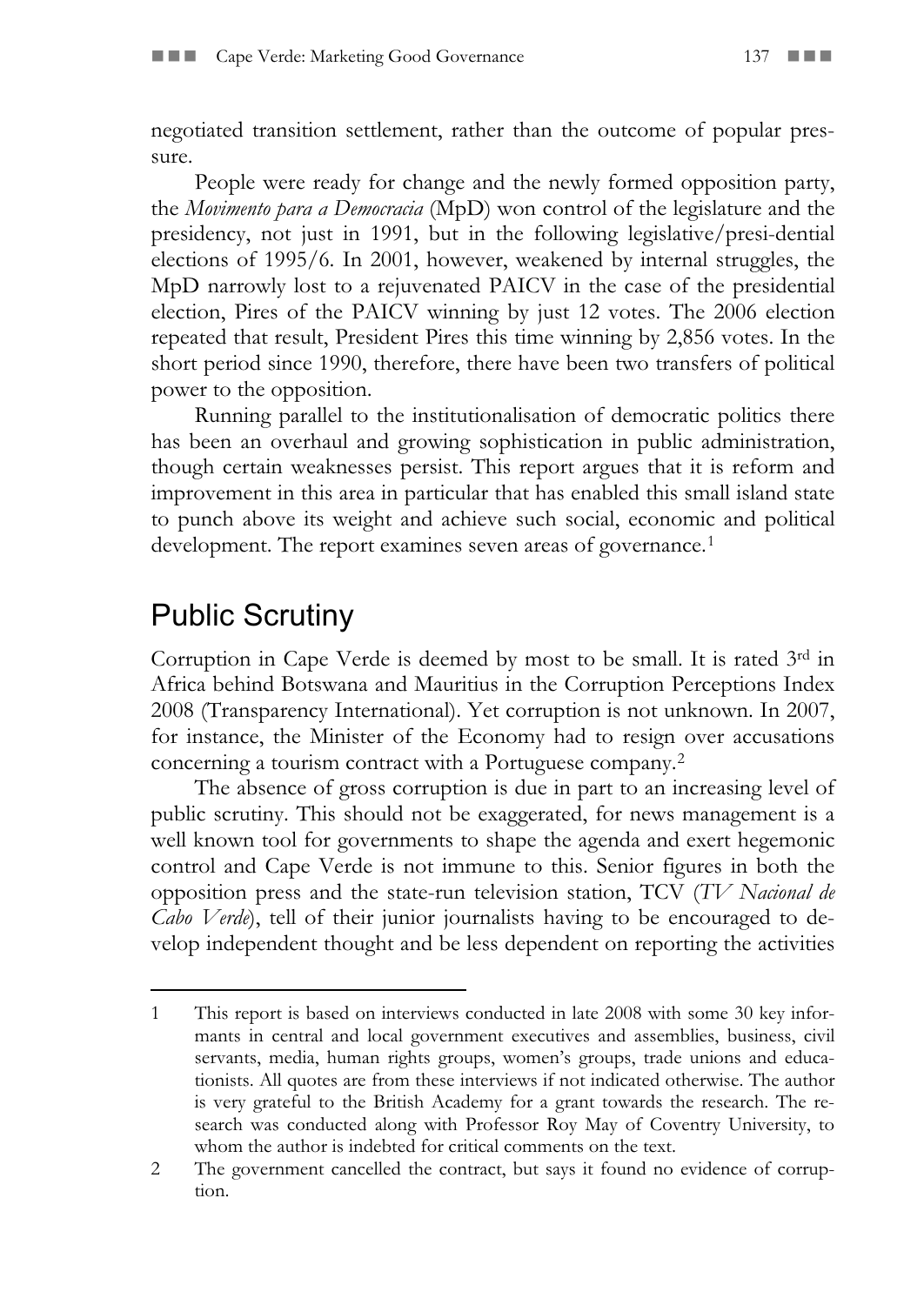of government officials and on official press releases. They were encouraging their organisations to investigate the serious issues of current popular concern and urging them not to allow fear of the government to dictate the subject matter of news reports. For the government-funded TCV, of course, subject matter is more problematic. As one editor put it: "I am allowed to think freely, but not allowed to have my free thinking financed!"; implying that where there was only an administrative budget and not a production budget, it could always be argued that no special resources could be found for programmes other than those deemed helpful to the governing party. It might be thought that the new private commercial television stations would be freer to tackle topics of public interest, however controversial, but the evidence is that financial constraints have led them to allow commercial companies to place news of their activities and products within "news and information" items.

The National Assembly is also responsible for public scrutiny, but tends to react to scandal rather than expose it through its own investigations. Thus the problems with the national airline, TACV (*Transportes Aéreos de Cabo Verde, S.A.*), were only examined by the government and the National Assembly after press criticism. Yet measuring the effectiveness of the National Assembly is open to different interpretations. Defenders can point to the summoning of ministers to the Assembly to answer criticism, lively debates and delays to bills when no cross-party consensus can be reached. On the other hand, as one ex-minister perceptively observed, much of the criticism in the National Assembly is criticism for criticism's sake and no more than political posturing. Few doubt that, had the National Assembly been more alert, the mistakes over the privatisation of public utilities like water and electricity in the early 1990s would not have been made. Uncritical acceptance of sales to Portuguese firms gave them private monopolies that did not serve consumers well.

Public scrutiny, therefore, has some way to go, but it is worth recording that the State is active in promoting political criticism through its financial support for all registered newspapers and opposition parties and to human rights groups. And, in the long term, the government's decision to insert human rights education into the school curriculum may be one of the most significant steps forward in terms of freedom of speech being embodied into the national culture and unimpeded by political agendas.

#### E-government

One of the biggest upheavals in public administration in recent years has been electronic government. Government data bases are being integrated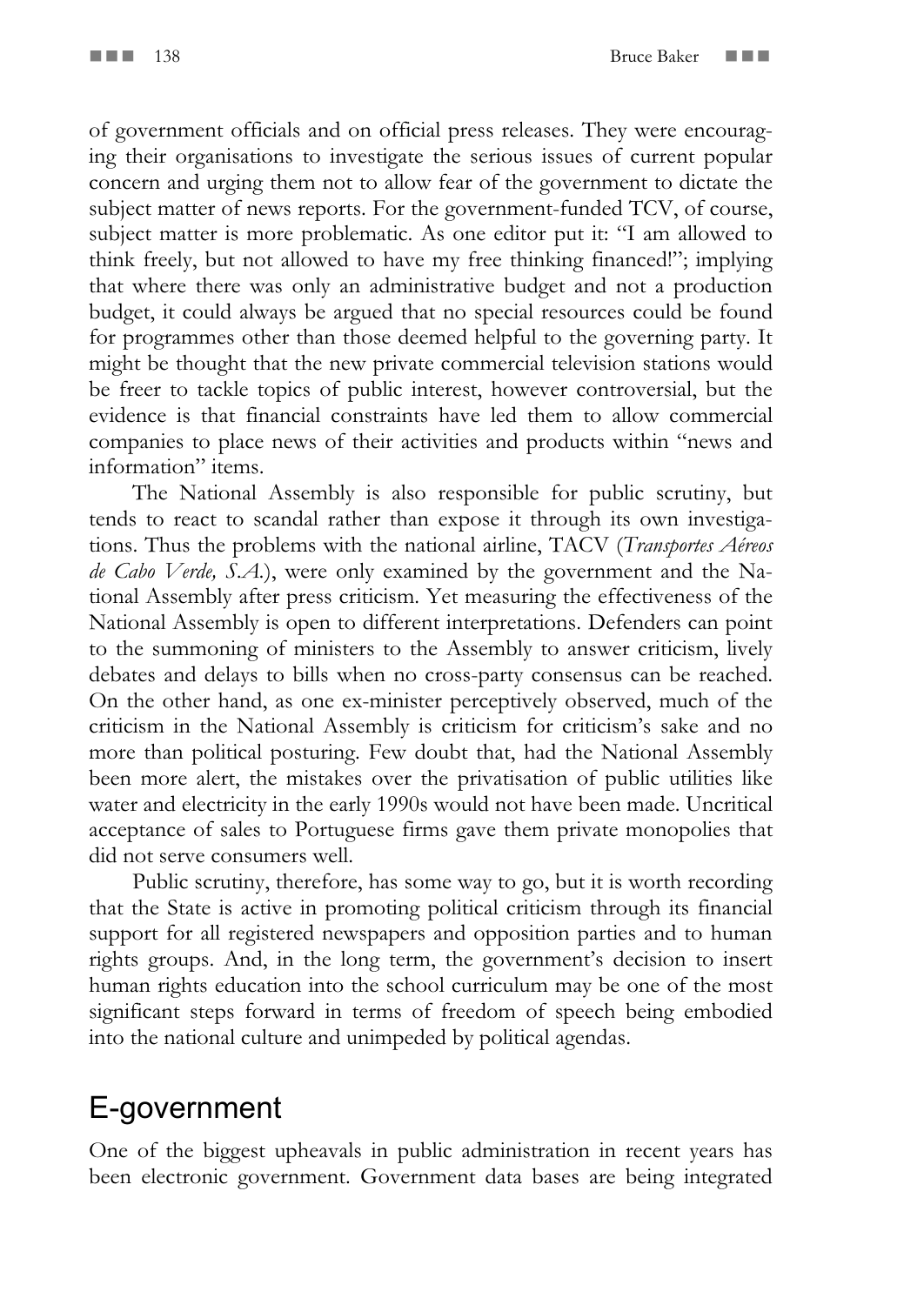and made available to the public and international bodies. It is already possible for citizens to print off copies of important documents like birth certificates, to access the government budget, to examine electoral rolls, to register companies and vehicles, and to visit an increasing number of ministry websites for information and enquiries. Beyond that, through integrating the financial income and expenditure of all government ministries, ministers and international financial institutions (IFIs) can track the current state of the finances by sector or as a whole, according to one single set of IFI required indicators. Within government there has not only been the widespread use of computers and internet services, but an intra-net that records and allows appropriate access to all important government documents and publications. According to one assessment, in Africa Cape Verde is second only to Botswana in the quality of its e-government (West 2008).

As an exercise in enhancing government management, government integration, government transparency, government access and governmentpublic communication, this has been transformative. The commitment in terms of supportive infrastructure (not only computers and data bases, but the demanding system of electronically gathering statistics and tracking) has been expensive, but the outcome has enhanced citizen access to government; and, for the economy, has reduced transaction costs and improved global connectivity.

#### The State Transformation Agenda

Good governance is seen by the Cape Verde government as having market value. It is a resource that attracts outside investors, IMF (International Monetary Fund) loans and improved US security ratings. Hence there is a Minister of State Reform working in the Prime Minister's office with responsibility for the transformation agenda at the institutional level.

There had been widespread agreement amongst the political elite during the transition of 1990-1 that the state should withdraw from the economy through privatisation and adopt a lean administration. Yet the poor performance of the privatised electricity and water companies led to a review of the state regulatory function and agreement that the country must go beyond an "aid recycling" economy. The current government is now promoting a small "but still social' state. As Christina Fontes, the Minister of State Reform, articulates it: "we now want a state that creates wealth and not just one that is a good manager of aid".

Beyond that there is a concerted effort being made both to review state requirements and to ensure state integration. In the realm of security the government accepted that the new security threats were organised crime,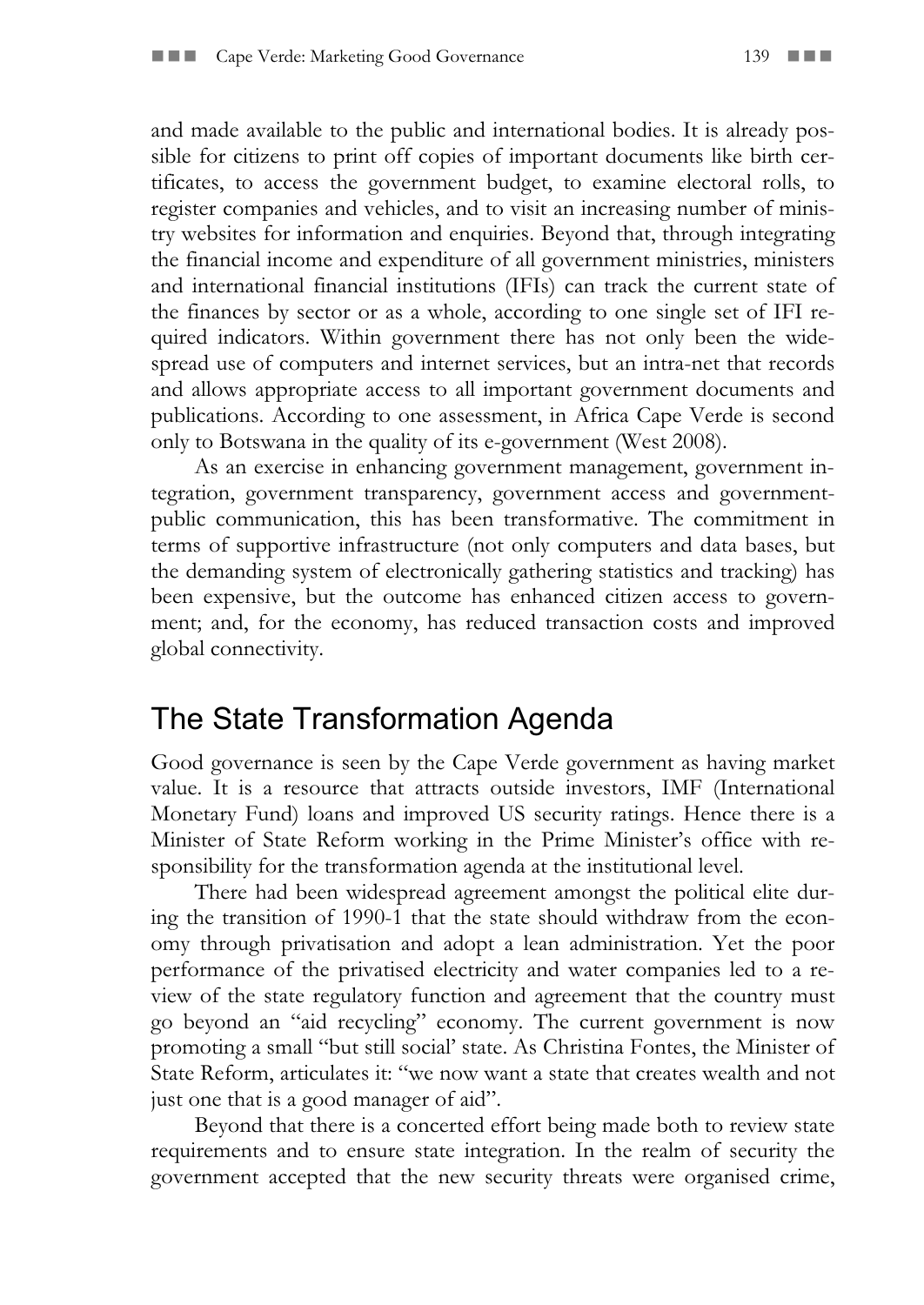particularly drug trafficking from South America en route to Europe, and also money laundering. Hence it transformed the state defence force into two main corps: the coastal guard and a national guard to support the police. It is also seeking to co-ordinate the response to the threats across the ministries of justice, defence, and internal administration. Thus tougher laws on money laundering (2002 and 2008) have accompanied proposed reforms to the police and criminal justice system and the strengthening of the coast guard in partnership with the EU.3

Another area of government integration has been external investment and the processes of validation and registration required by the government of those seeking to set up a business. The government claims an increase in business friendliness and that a "one day" registration of new businesses is available, though this is disputed by some.4

#### Human Resource Capacity

Public administration can only be effective as long as there is human capacity to deliver the policies. The government claim they are well aware of the need to match education skills with the economy, but the administration is struggling to meet those needs and teachers complain of an out of date education system. There are real problems in recruiting those with public administration skills at the highest level, despite some success in bringing back Cape Verdeans from abroad. One former minister identified capacity building as the biggest challenge to democracy, arguing that knowledge was the vital ingredient for decision making.

The country relies heavily on tourism, yet the Ministry of the Environment seems helpless to stop contractors stealing sand from the Santiago island beaches or of protecting the Malagueta National Park on the island from new building construction. In terms of planned development the Minister of Decentralisation, Housing and Urban Planning admits that she can do little to stop the illegal homes being built around Praia.5 In the education sector, administrators in education report that there is very little control and

<sup>3</sup> The number of organised drug and money laundering cases rose from 19 in 2007 to 60 in 2008. In the last 4 years 12 accounts worth more than US\$1 million have been frozen and since 2007 the government has seized US\$1.6 million worth of land, homes and cars (IRIN 3 November 2008).

<sup>4</sup> The Doing Business data base claims that on average it still takes 12 steps to start up a business and 52 days; see: <http://www.doingbusiness.org/documents/subnatio nal/DB2009\_Small\_Island\_developing\_states.pdf.>.

<sup>5</sup> IRIN 6 November 2008.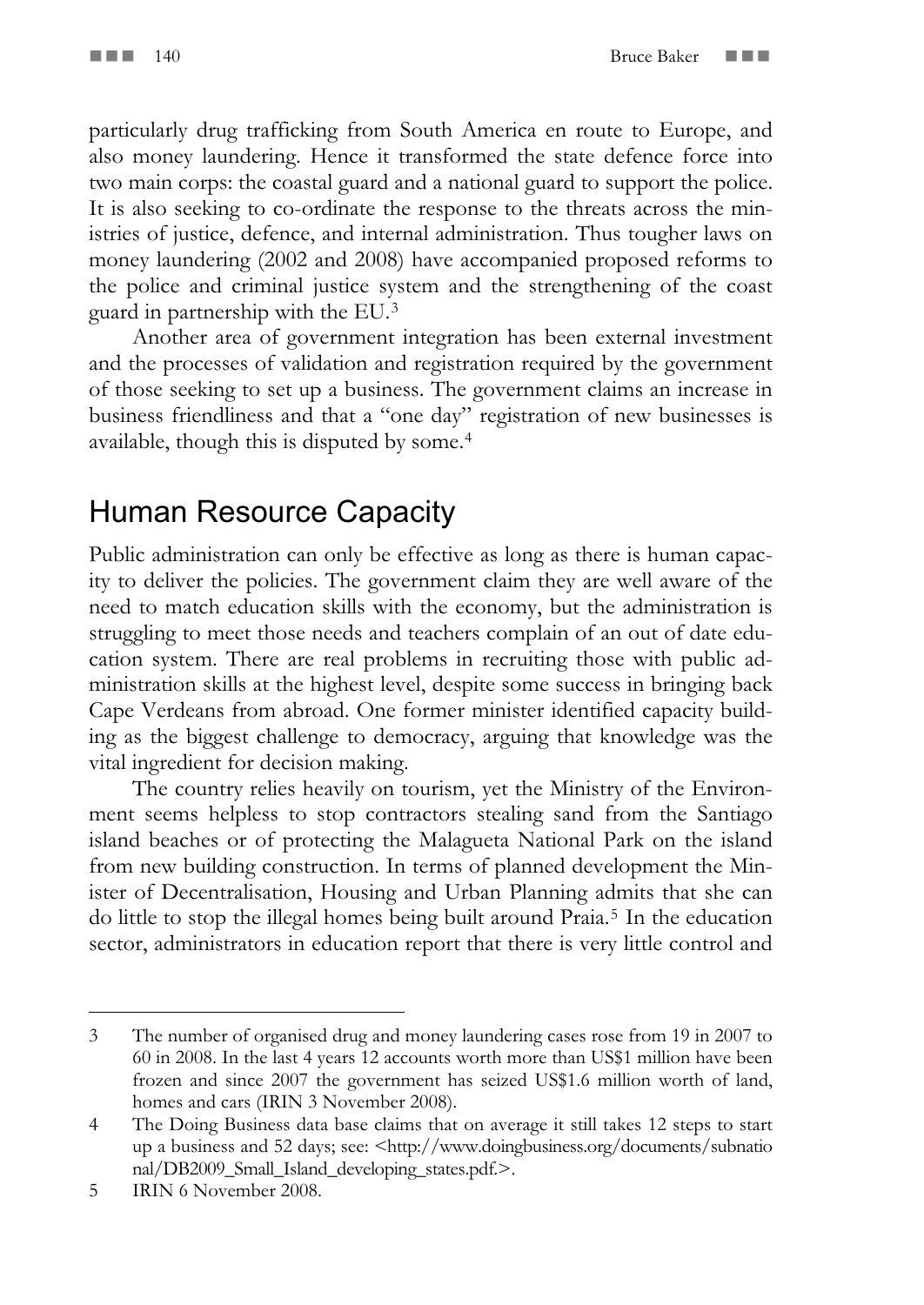inspection and quality assurance over the private universities. Meanwhile the Minister of Justice, faced with rising violent crimes, argues:

"Crime is not only a problem of security; it is also about drugs, unemployment, port control, education, human rights, a growing income gap, police and security infrastructure. We need to reform it all to hit on the answer".6

However the country's maritime ports are still not equipped to scan shipments for weapons. And the head of high-level crime investigations in the judicial police claims that, though they often know who the drug traffickers and money launderers are, they do not have the resources to catch them. For instance the crime laboratory has limited chemical analysis capabilities.<sup>7</sup> The *Polícia de Ordem Pública* have appeared to be so overwhelmed and ineffective in the face of this urban crime increase that the government brought in the military police in 2007 to do night patrols in Praia.

In other areas of the economy there are also signs of skilled labour shortages. In the expanding tourist industry the government speaks of aiming for one million visitors by 2020, which will require large numbers to service it. Though it is reluctant to admit it, ultimately only migrant workers can provide the additional staff.

#### Gender Relations

Domestic relations have always been the most impervious to external governance. The constitution is clear on gender equality, but according to many, sexism still prevails. The beating of wives is widely regarded as normal; the exploitation of young teenage girls by "big daddies" is defended by some families as providing economic security rather than being a crime; and many women still accept violence with a resigned, "he could be worse".

The workplace is also infused with discrimination and gender stereotyping of jobs. Thus in 2004 only 10 per cent of magistrates and 13 per cent of transport workers were women, but 64 per cent of domestic workers and 64 per cent of teachers. There is also labour exploitation of female workers, particularly those in the informal sector, although even in the formal sector women are often afraid to insist on their legal rights when the unemployment rate is at least 18 per cent.

Despite these persistent problems, there has been a concerted effort by the government to reduce inequality and there are signs of real progress.

<sup>6</sup> IRIN 1 December 2008.<br>7 IRIN 3 November 2008.

<sup>7</sup> IRIN 3 November 2008.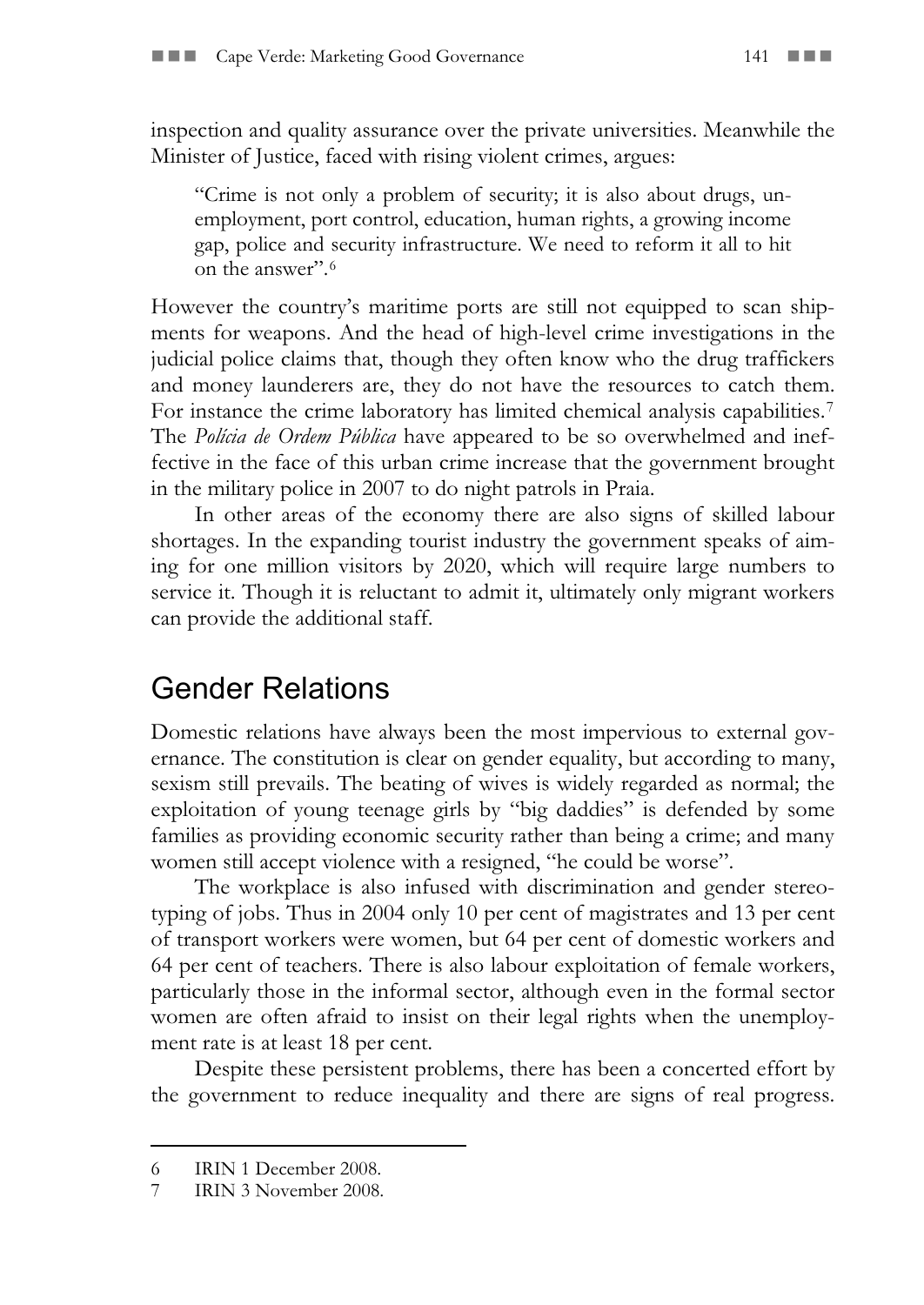The principal driver for change is the government agency, *Instituto Caboverdiano para Igualdade e Equidade de Genero*. It actively seeks equality for women in the government, the National Assembly, and the offices of municipal mayors and municipal assembly leaders. So successful has it been that there are now eight women as opposed to seven men in the cabinet (it was six in 2006); 21 per cent of the National Assembly are women (it was 11 per cent in 2001); there are now two women mayors; and 30 per cent of the municipal assemblies are women. There are also ongoing efforts to ensure that in two ministries directors of departments write gender into their agendas.

Although the law still only criminalises "bad treatment of a spouse", the number of women reporting abuse to the police is rising. As an agent of change the agency has been forming local networks that offer victims a quicker, faster and more effective response. These networks consist of the police, hospital doctors, NGOs (Non-Governmental Organisations), public attorneys, the National Human Rights Directorate, and the National Institute of the Child and Adolescent. Journalists have also been targeted to reflect on how they transmit information about women and the agency makes full use of radio broadcasts. The trans-agency and public-private approach to promoting social change appears to maximise its effectiveness.

#### Central-local and Inter-island Relations

Inter-island governance is universally prickly when it comes to the distribution of national wealth and development projects. Despite a government formula that takes into account land area and population size, those on islands other than Santiago, where Praia the capital is, feel overlooked. This is especially so if their representatives are members of the opposition MpD. Underneath the politicking, however, there is an issue of the nature of the centre-margin relationship. Municipalities on islands invariably take on the additional responsibility of representing the island before the national government and of representing the national government on the island in a way that confuses their prime municipal role of local service provider. The central government has tried to address the issue in its decentralisation policy, which asks island municipalities to undertake more tasks at the local level and to define their island vision for development. To this end it is distributing more of the national budget to them and more power to mobilise financial resources. Yet the policy is not totally successful, since the central government is also keen to represent itself, rather than have the municipalities do it. Hence it has recently been moving to reinforce its presence on each island with a combined ministry access point. Like most central govern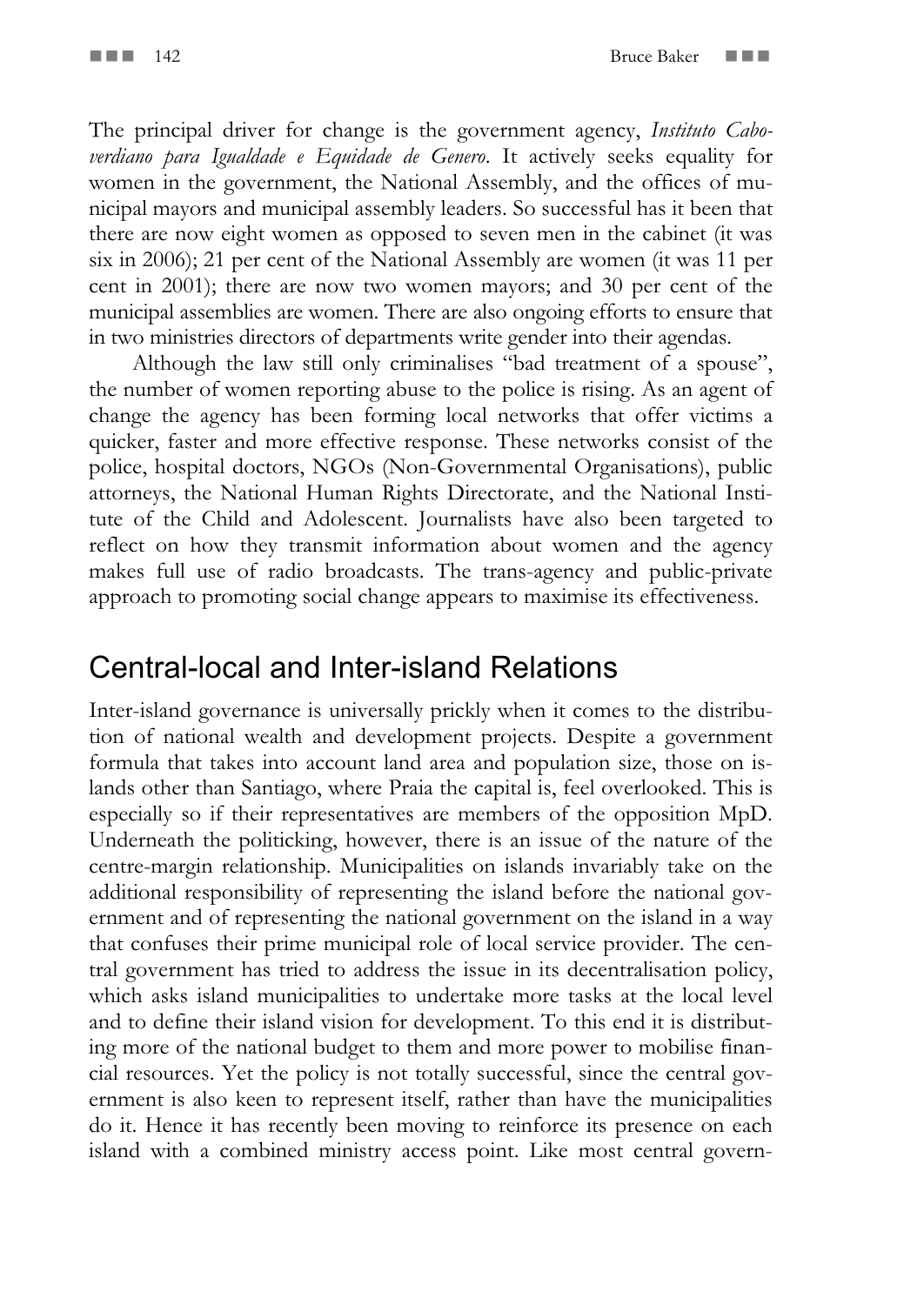ments, it does not find local autonomy and initiative an easy governance policy to adhere to.

# Tourism

Getting macro-economic policies right is a key challenge for the government policy makers. Much of the economic growth has been based in the tourist sector, which accounts for 95 per cent of FDI (Foreign Direct Investment). Tourism has grown between 18-25 per cent over the last few years; four international airports have been built since 2005; and visitors are now at 300,000 per annum. The government is well aware of the dangers of overreliance on a single industry, especially one as volatile as tourism in a highly competitive market and in the context of a global recession. Within the sector itself it is seeking to diversify its countries of origin of investment; its location beyond the islands of Sal, Boa Vista and Santiago; and its tourist products from sun and sand to rural and cultural, and from cheaper to more luxury products. This may benefit the tourist industry, but if the economy does not diversify beyond tourism, national economic growth will be fragile. Though some in the government speak of attracting one million visitors by 2020, it is hard to imagine a population of 530,000 being able to absorb such numbers without social, infrastructural and environmental problems, and without large scale migrant labour with its associated challenges. It would also require very large investment in the infrastructure.

With very real fears that further and persistent growth is not sustainable or even desirable, the government is looking at economic alternatives. The best hope may be to create a regional hub for transport, maritime, financial and IT (information technology) services. If it can attract trans-continental air traffic with its four international airports, maritime supply and repairs with new roll-on roll-off facilities and new Chinese money in ship building, the economy will have a much brighter future. Off-shore financial services are also being contemplated. Determined not to be a money laundering economy, the government is seeking a regulatory system that maximises the benefits and minimises the drawbacks.

### The Motivation for Good Governance

What is apparent in this account is that, though good governance in terms of efficient and accountable and transparent public administration and services is difficult to impose on governments, it is achievable when there is a political will.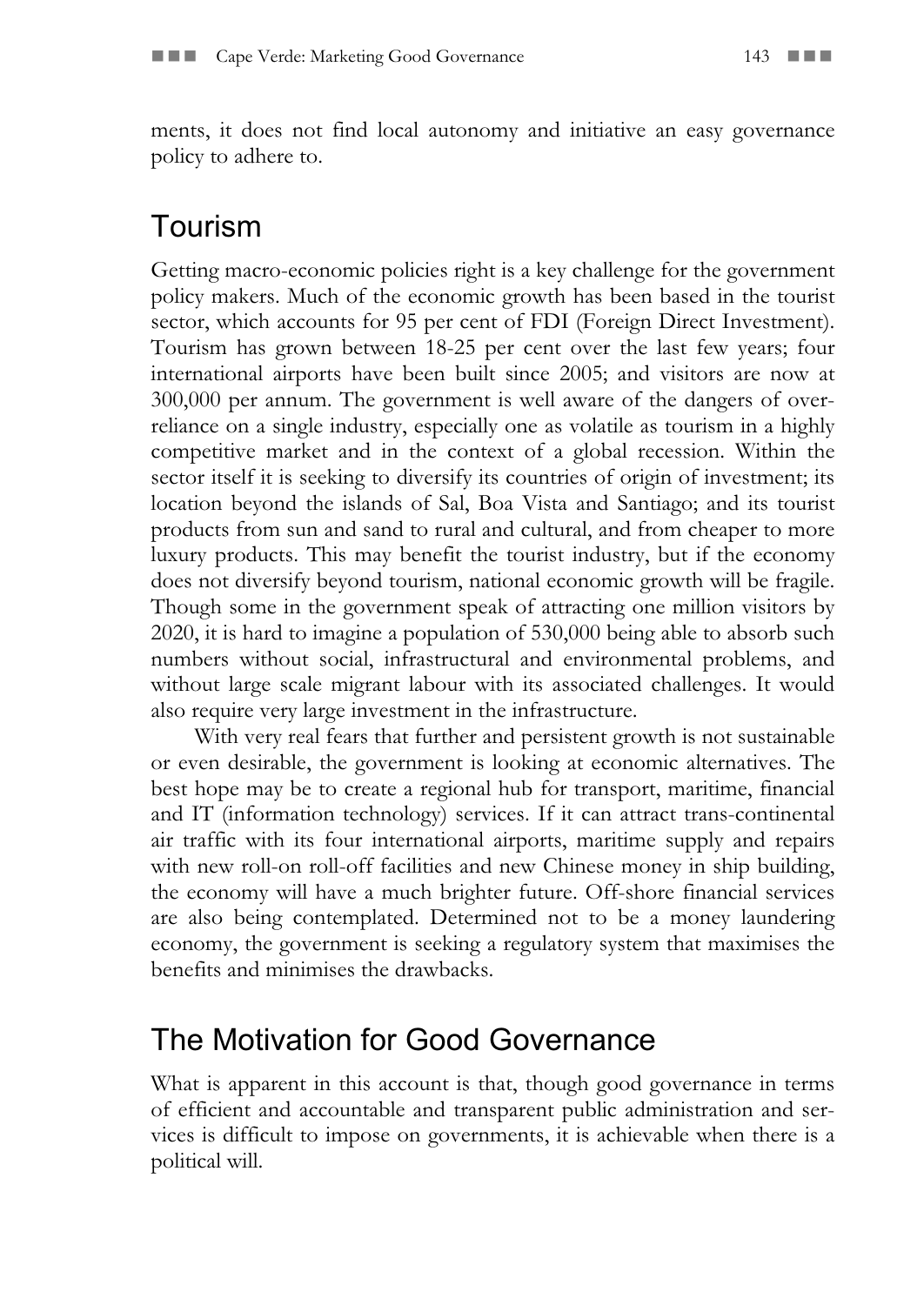The evidence from Cape Verde suggests that external actors, whether donors or the New Partnership for Africa's Development (NEPAD), have correctly identified the fight against corruption, a key factor in development, but not yet the correct solution for the entire continent. Good governance does appear to be a significant contributory factor behind Cape Verde's success, but it is largely an endogenous process not an exogenous one. Though the degree of sincerity in the motives driving their governance agenda cannot be ascertained, at the very least it can be said that the political class have recognised that it is in Cape Verde's self-interest to promote it. Externally driven programmes will continue to be commonly undermined if the political commitment is absent; and aid "carrots" may not be enough. Persuasion in terms of self-interest and support for the willing may be a more profitable approach than cajoling the unwilling or unenthusiastic.

#### The Future

 $\overline{a}$ 

Faced with a lack of natural resources Cape Verde has made good governance one of its most marketable products. The government could have played the role of worthy beggars with nothing to feed themselves with; the victims of no resources, cruel slavery, negligent colonisation and isolated location. Instead they have chosen the path of offering what so few can offer in Africa – good public management and political stability.

It is good governance that has formed the basis of the special relationship with the EU. It is this that is the attraction to outside investors. It is this that won the approval of the IMF and with it access to new windows of credit. It is this that won from the World Bank a \$10 million poverty reduction credit in 2007 to support good governance, develop human capital, and improve access to social services and \$3 million in additional financing to support the implementation of the Cape Verde Growth and Competitiveness Programme. It is this that has attracted \$110 million from the US Millennium Challenge Compact (MCC) for 2005-10.8 As the MCC said:

"The size and depth of the program is a recognition of Cape Verde's strong record of democratic governance, intolerance of corruption, commitment to supporting and promoting private sector activity, and

<sup>8</sup> For improving water management and soil conservation on the islands of Santo Antão, Fogo, and São Nicolau; improving transportation networks through road and bridge infrastructure on the islands of Santiago and Santo Antão; upgrading the Port of Praia; and reforming the financial sector. Cape Verde has embraced MCC principles. See: <http://www.mcc.gov/countries/capeverde/index.php>.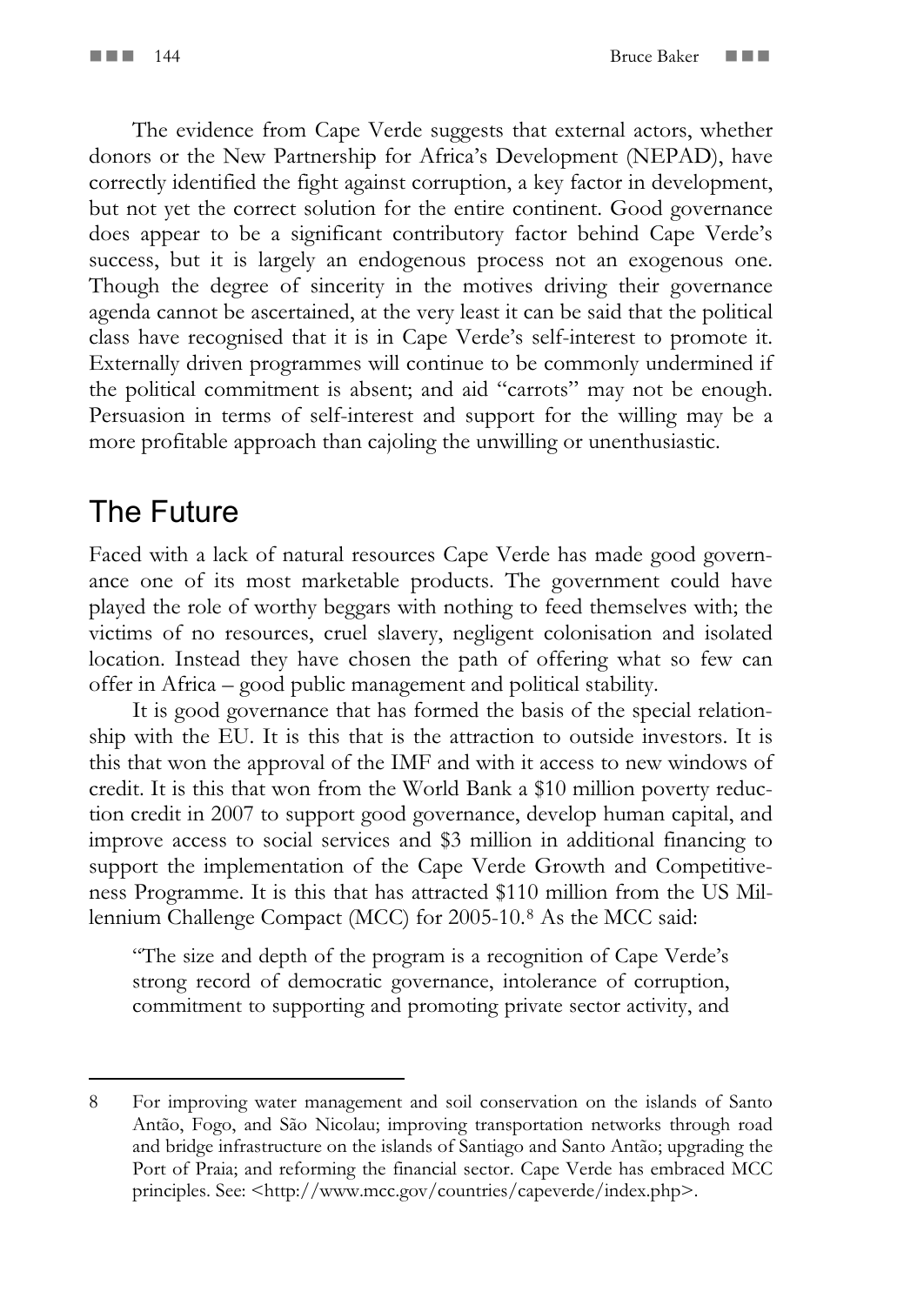effective use of limited resources to address the needs of its people in a sustainable way".9

It is good governance that has given them their top US rating for air security that permits airfreight to Boston direct. It is this, if anything, that will deter organised crime. Good governance is Cape Verde's most valuable product.

But success has a downside. At a World Bank meeting in October 2008 for eight sub-Saharan MICs, the bank noted MIC vulnerability to the international lending meltdown, which may make it harder for these countries to access credit. Also, because MICs are more closely tied to international markets than LDCs, the "risk of contagion" to the financial crisis is thought to be higher.

So, will the successful formula of the past decade prove sufficient for the future? As indicated above, Cape Verde has serious challenges from organised crime. Drugs and money laundering may be in the process of being curbed by better coastal protection and tougher laws, but no one thinks that the demand for drugs in Europe is going to cease or that drug money will not continue to be a powerful temptation. Cape Verde's midway location between South America and Europe and its increasing international transport connections will continue to offer advantages to drug traffickers. Rising urban crime may well be associated with drug trafficking, and the use of the military police shows the difficulties in trying to curb this trend. Organised crime, then, could yet contaminate the government, the economy, social harmony and people's health.

There is no country that is not experiencing the impact of the global recession. Is a small island state, dependent on the surplus wealth of Europeans and others, more vulnerable than most? Cape Verde faces a recession with the economy expected to grow by 0.5 percent in 2009 compared to the seven per cent growth of 2008, according to the Ministry of Finance. The gradual shift up-market of its tourist products may possibly confirm that "you can always sell luxury". It is encouraging that the IMF, having examined the public finances, can conclude that the measures adopted by the government to confront the global financial crisis merited their "complete approval".10

Yet though good governance may put in place the best protective measures, there is no guarantee that they will be enough. Take for example remittances from the 510,000 Diaspora. They alone currently amount to more than 12-15 per cent of GDP (Gross Domestic Product), or US\$137m

<sup>9 &</sup>lt;http://www.mcc.gov/countries/capeverde/index.php>.

<sup>10</sup> *A Semana* online 10.6.2008, cf.: <http://www.afrika.no/Detailed/17240.html>, access: 21 December 2009.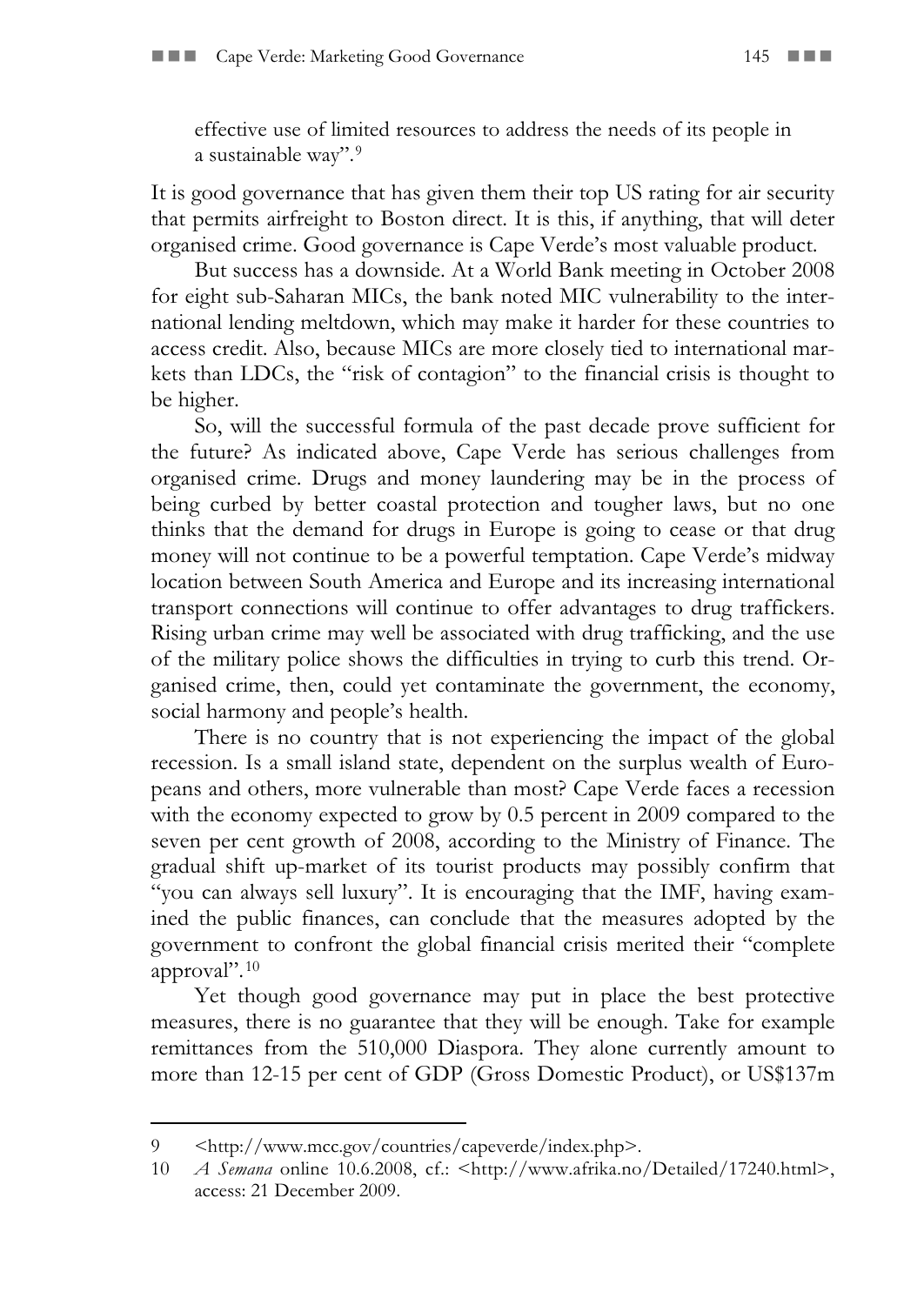in 2006. Will the scale of remittances continue through the turn-down and as successive generations weaken their ties with Cape Verde? The World Bank has said that remittance income in developing countries will decline by about 1 percent from 2008 to 2009 and possibly up to 6 percent.11 Will that drop be replaced by international investment? The economy in Cape Verde has done very well in recent years, but imbalances persist in public accounts despite the tight fiscal policy. External accounts, for instance, are structurally in deficit, due to insufficiently diversified products. The import of capital goods as well as the purchase of oil and foodstuff remains high. Up until 2008 a major source of aid has been the International Finance Corporation (IFC), a lending organisation for poor countries. Since 2001, the IFC has given Cape Verde almost \$100 million in low-interest loans to build roads and provide social services. But now that it has graduated to a MIC, the loans will not be available. With the ongoing global financial crisis this is not a good time to be selling off key international transport businesses like ENAPORT( the Port of Cape Verde Authority) and TACV (the national airline), as was planned. Nor is it a good time for expansion in the off-shore banking sector, which was part of the government's diversification programme.

For all the evidence of the country's good governance, they have by no means conquered poverty and unemployment. The World Bank estimates that between 2004-07 the population living in absolute poverty declined from 49 per cent to 37 percent, but that still leaves at least 47,000 people in a country of 500,000.12 About 10 per cent are severely malnourished and have less than US\$0.65 a day to buy food, and about 25 per cent do not have regular access to safe drinking water, according to government reports.13 The fact is that, despite good governance, the majority of jobs still do not pay a liveable wage, so that most workers with families rely on second jobs and extended family support.

Given the link between youth unemployment, that is fuelling crime, and drug selling, the fact that according to 2005 government data, 48 per cent of youth between the ages of 15-24 were unemployed, is a dangerously high level. It remains to be seen if the May 2008 government anti-poverty strategy that sought to address youth unemployment by, *inter alia*, giving companies tax incentives to hire youths, will make any difference. With the escape valve of migration abroad closing, it makes the challenge even harder.

<sup>11</sup> IRIN 11 November 2008.

<sup>12</sup> See: <http://www.imf.org/external/pubs/ft/scr/2008/cr08242.pdf>.

<sup>13</sup> IRIN 30 January 2009. The report used 2002 data.